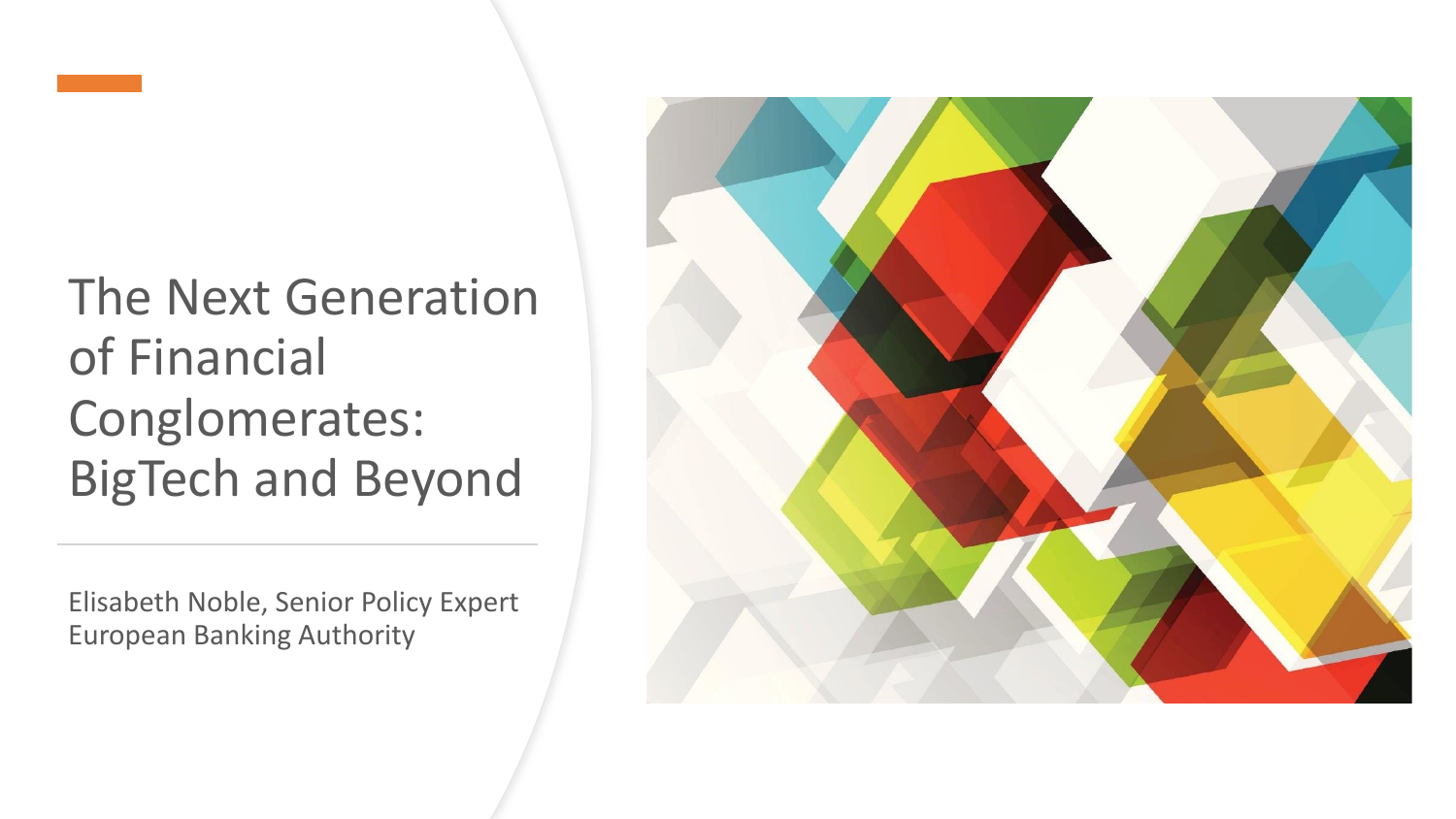## The structure of the EU financial sector is changing….



#### REGULATION TECHNOLOGY & DATA NEW ENTRANTS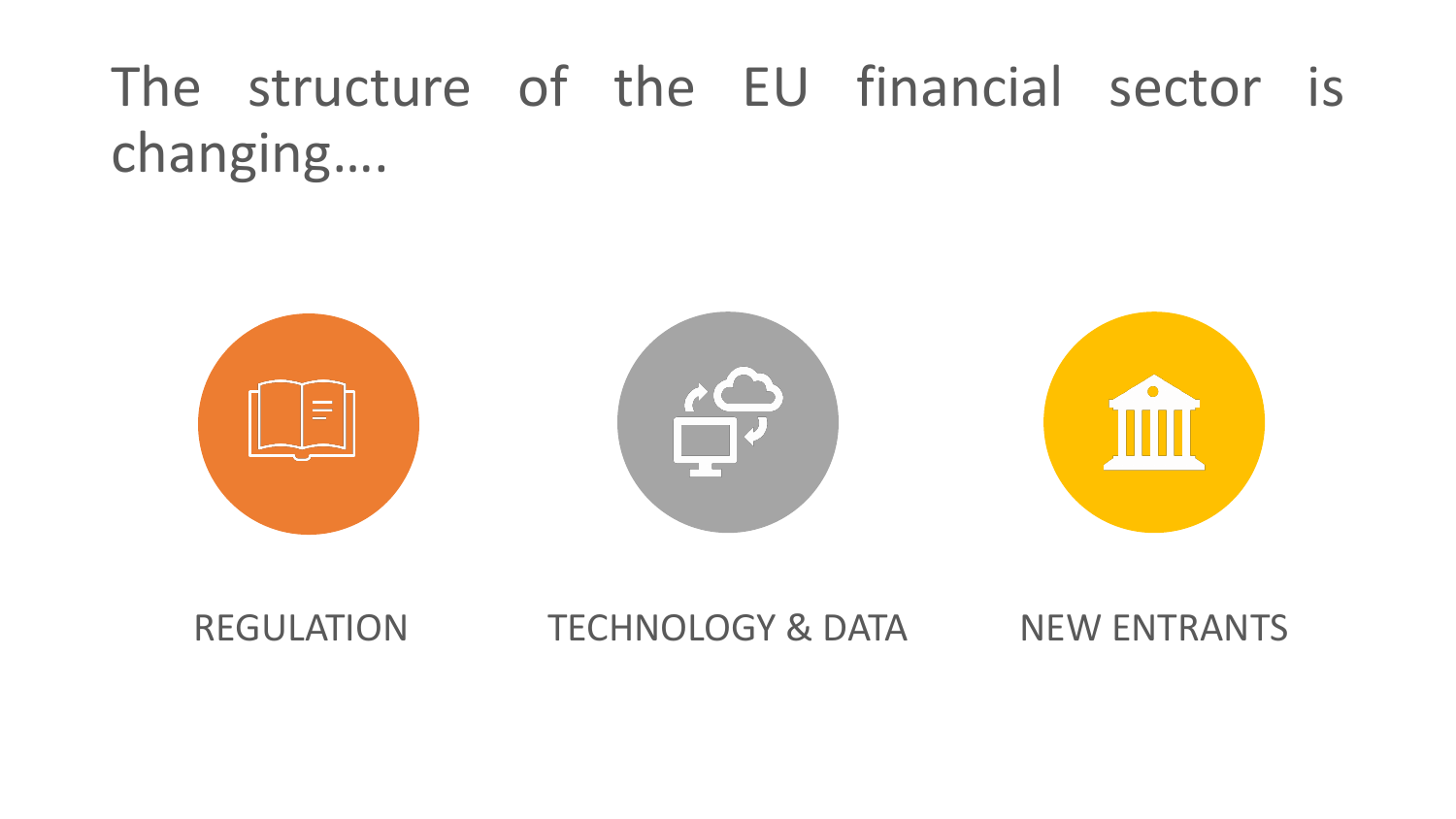## … and new types of mixed activity group are emerging…

- … with new combinations of:
- financial services
- financial and non-financial services (e.g. BigTechs)

… but our frameworks for group supervision reflect more traditional combinations of activity…

- group consolidation (e.g. Solvency II, CRD/CRR)

- supplementary supervision financial conglomerates (FICOD)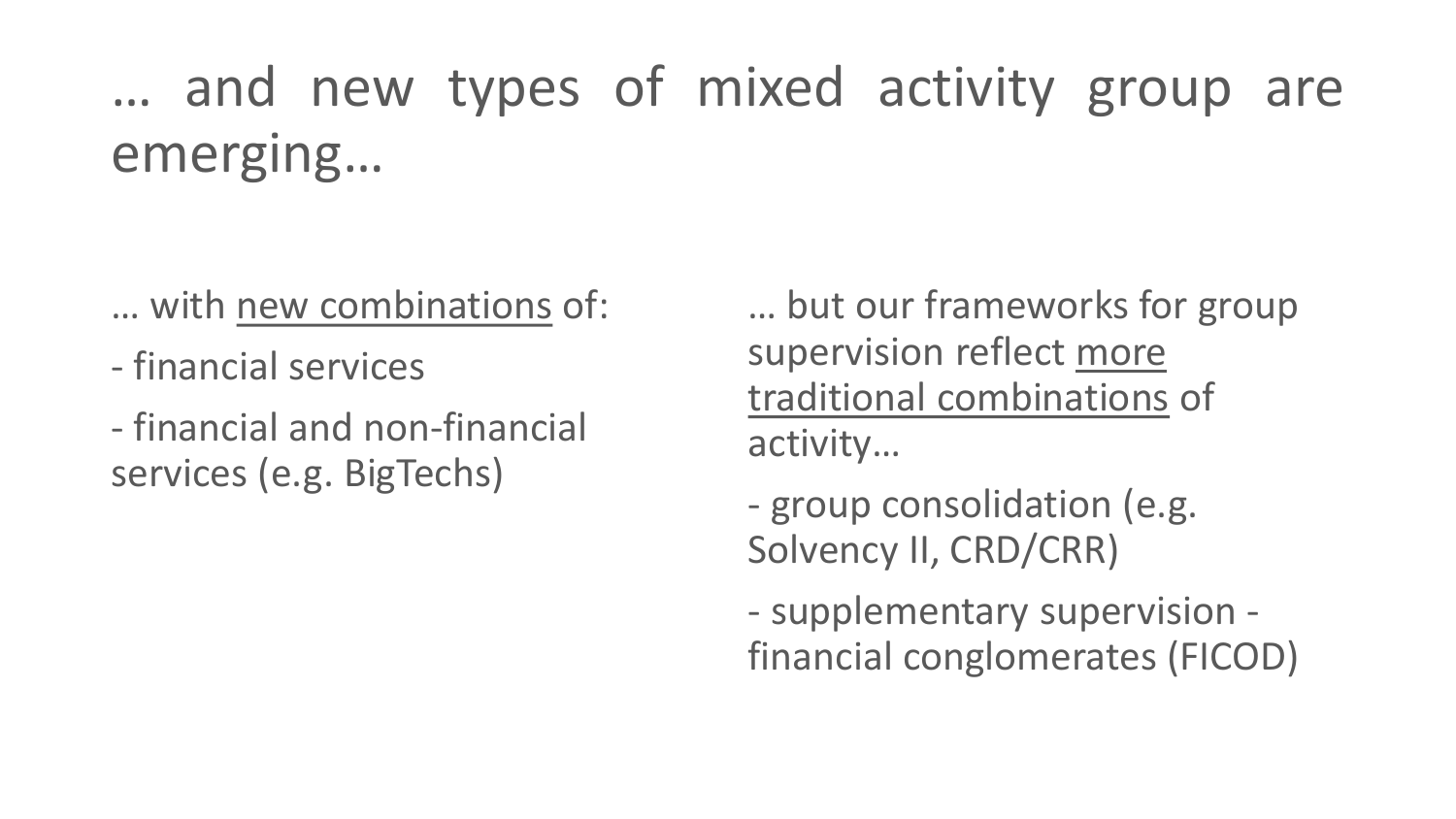### Focussing on FICOD (Directive 2002/87/EC)

FICOD defines 'financial conglomerate' by reference to two different scenarios:

- one where a 'regulated entity' is the head of the group or subgroup;
- one where at least one of the subsidiaries in the group or subgroup is a 'regulated entity'.

In either scenario conditions regarding the materiality of the financial (ie, banking, investment and insurance) activities must be satisfied in order to qualify as a financial conglomerate and at least one entity within the group or subgroup must be within the insurance sector, reflecting the predominant structure of EU financial conglomerates at the time FICOD was adopted.

'Regulated entity' means a credit institution, insurance undertaking, reinsurance undertaking, investment firm, asset management company, or an alternative investment fund manager.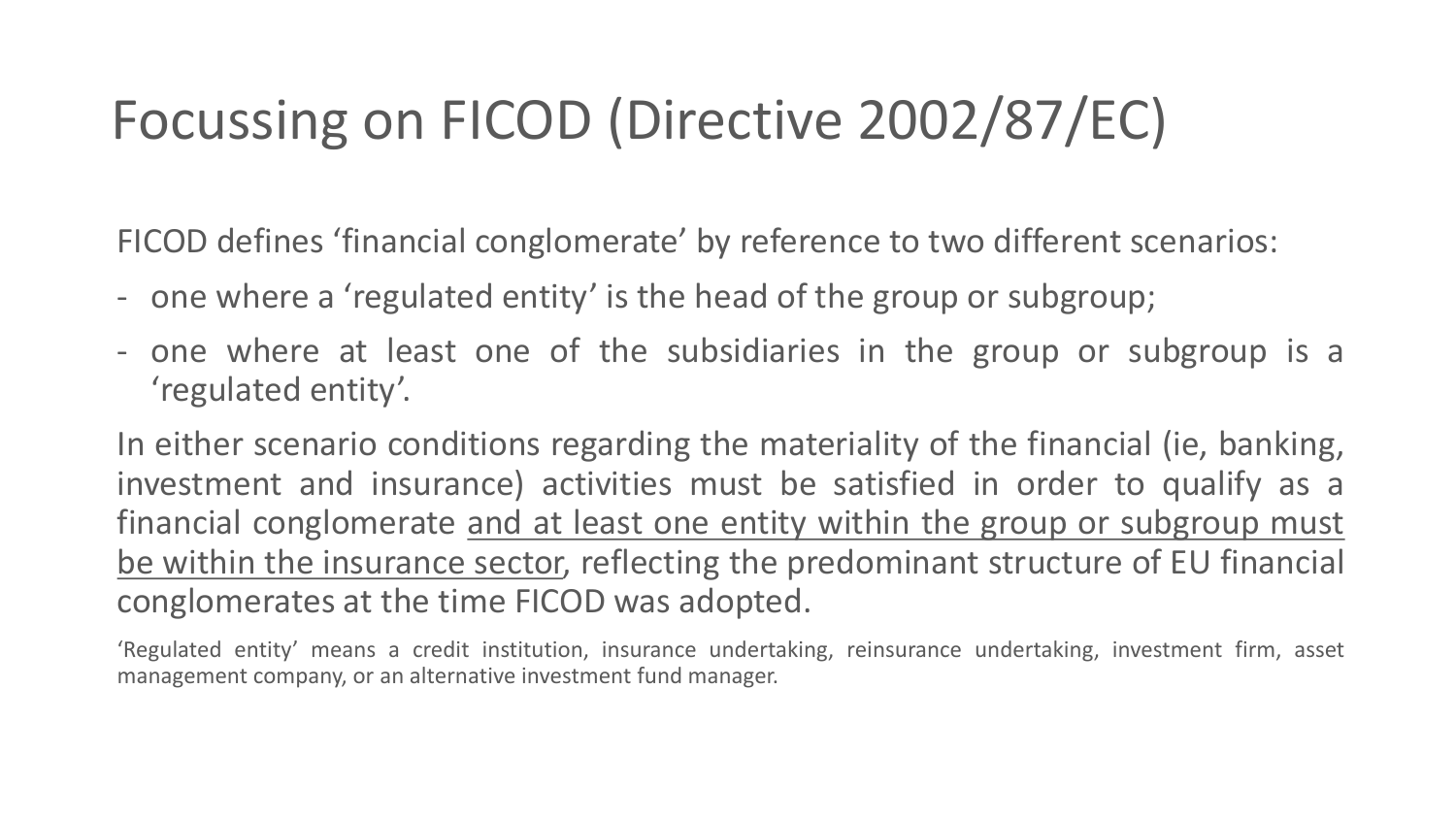#### Focussing on FICOD (cont.)

For financial conglomerates a system of supplementary supervision exists which is intended to overcome potential supervisory blind spots that may otherwise exist in the event reliance were placed solely on sectoral supervisory frameworks.

The objective is to ensure enhanced risk surveillance coupled with mechanisms to coordinate supervisory actions thereby enable the early identification, surveillance and management of horizontal risks in relation to regulated entities in the group e.g.

- financial risks
- operational risks arising from weaknesses in internal control mechanisms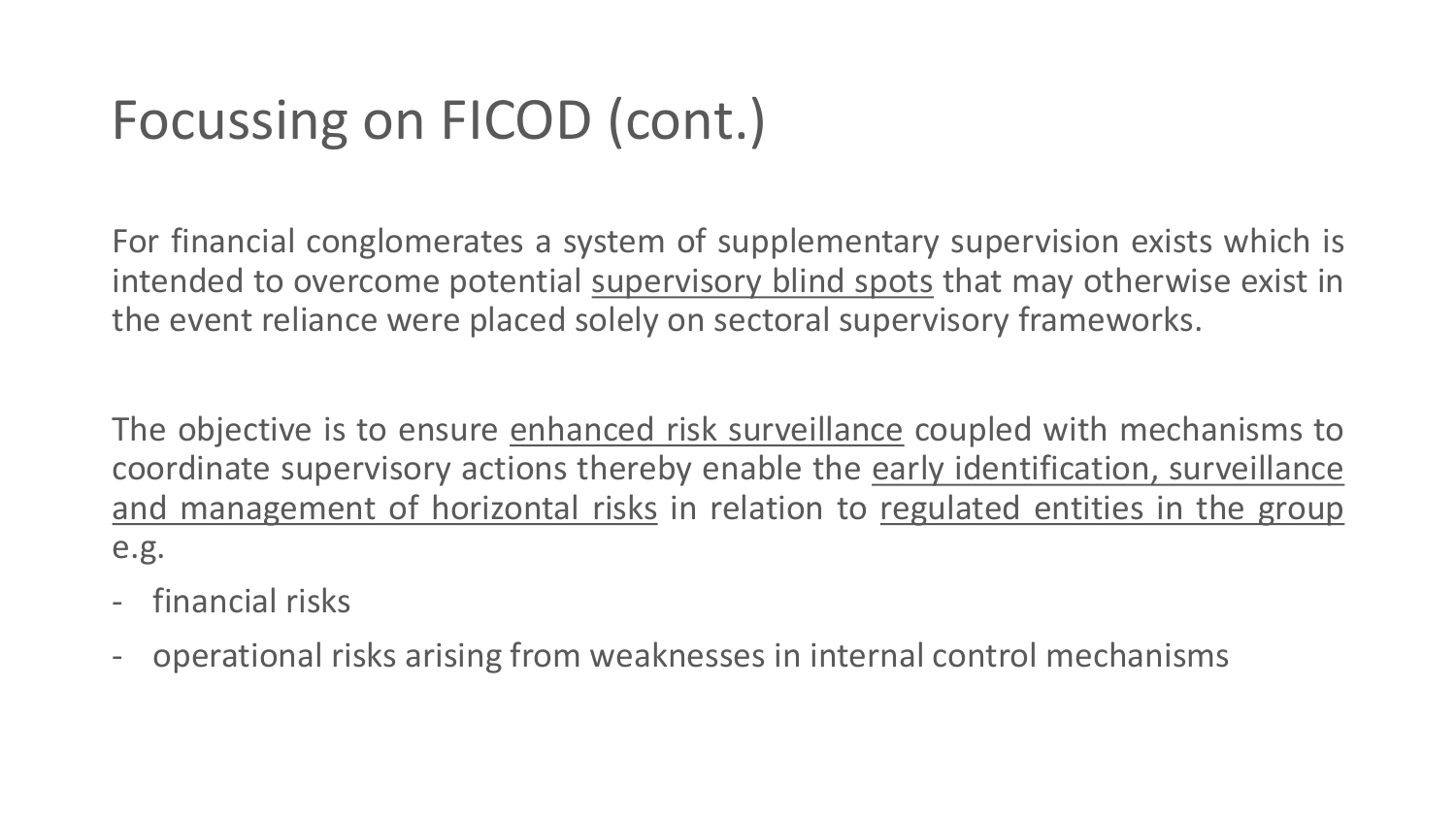# Focussing on FICOD (cont.)

But when we look at the scope of FICOD vs market developments we can see there are limitations to the existing framework in terms of:

- **firms within the group covered** (FICOD only provides a supplemental supervision framework in relation to 'regulated entities');
- **types of supervisors around the table** (FICOD provides a structured supervisory cooperation between financial supervisors and not other types of supervisors e.g. data protection authorities);
- **scope of groups covered**.

This means that we may lack visibility over important risk transmission channels within new forms of conglomerates, which could impact financial soundness of individual business units or the conglomerate as a whole, causing detriment to consumers, and ultimately financial stability.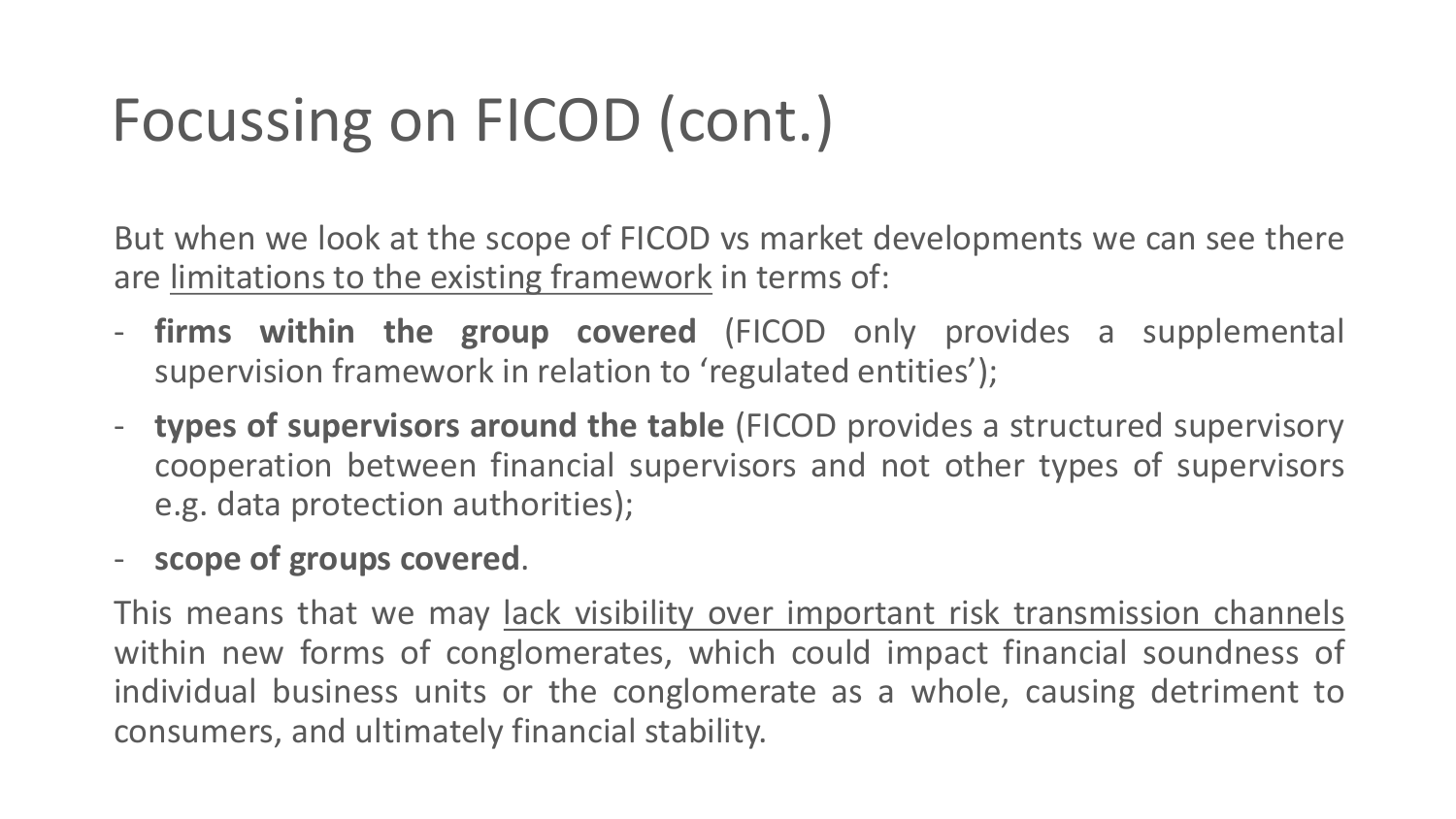# Way forward

FICOD itself needs update, e.g. considering:

- the combinations of financial activity that must exist as a pre-condition to engage FICOD;
- the thresholds for determining the materiality of financial services activity;
- the scope of firms subject to supplementary supervision.

Structured supervisory coordination frameworks such as FICOD provide good inspiration as we consider how to facilitate supervisory cooperation (on a multidisciplinary and multi-jurisdictional basis) in relation to new types of mixed activity group, including BigTechs.

The European Supervisory Authorities (ESAs) are considering issues relating to mixed activity groups in their response to the European Commission's Call for Advice on Digital Finance (response to be published early in 2022).